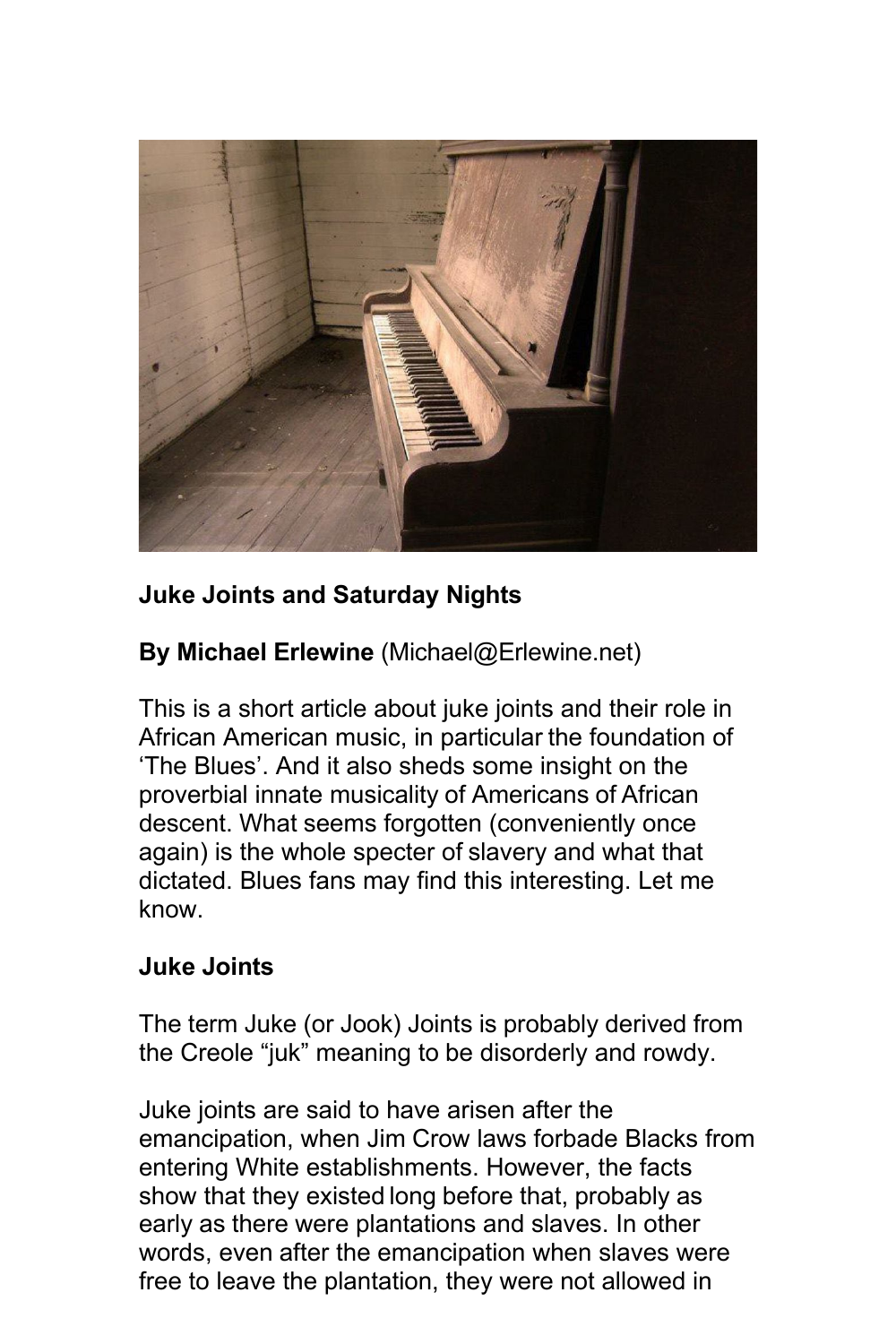any establishment in town. Proscribed from White society and White establishments of any kind, juke joints arose wherever Blacks could gather, socialize, eat, drink, and dance; many also sold grocery items, moonshine, and some even had rooms to rent and other conveniences.

Jook joints were shacks, originally built by the plantation owners themselves on their own property to give slaves a place to socialize and blow off steam. Most were open only on Saturday nights and were not much maintained. And juke joints always had music, which meant at least one musician and often two or three. Historically tagged as 'blues' joints, the music originally played in these places was not blues but dance music -- ragtime, slowdrag, etc. What we know as blues today did not actually appear until the early 1900s. In fact musicians were not the focus early on but rather were there just to enable the dancing. It was all about dancing. It could be one happy drunk person dancing and clapping their hands with maybe someone hitting a table along with them or perhaps a harmonica – anything with a beat.

And juke joints could be held anywhere, in someone's home, an abandoned sharecropper's house, any old shack of a building - wherever. In slavery days (and even after) Blacks had no transportation, so juke joints had to be within walking distance or reachable by tractor, bicycle, or mule. And there was no law at juke joints.

On plantations the authorities never came unless the owner himself called them in to break something up. It was private land. Later, during prohibition and the sharecropping days, the sheriff was actually paid to stay away so that the illegal whisky would get sold and everyone in power got a piece of that. As mentioned, the law only came when they were called in on purpose. They never just "showed up."

Most early juke joints were one-room shacks, seemingly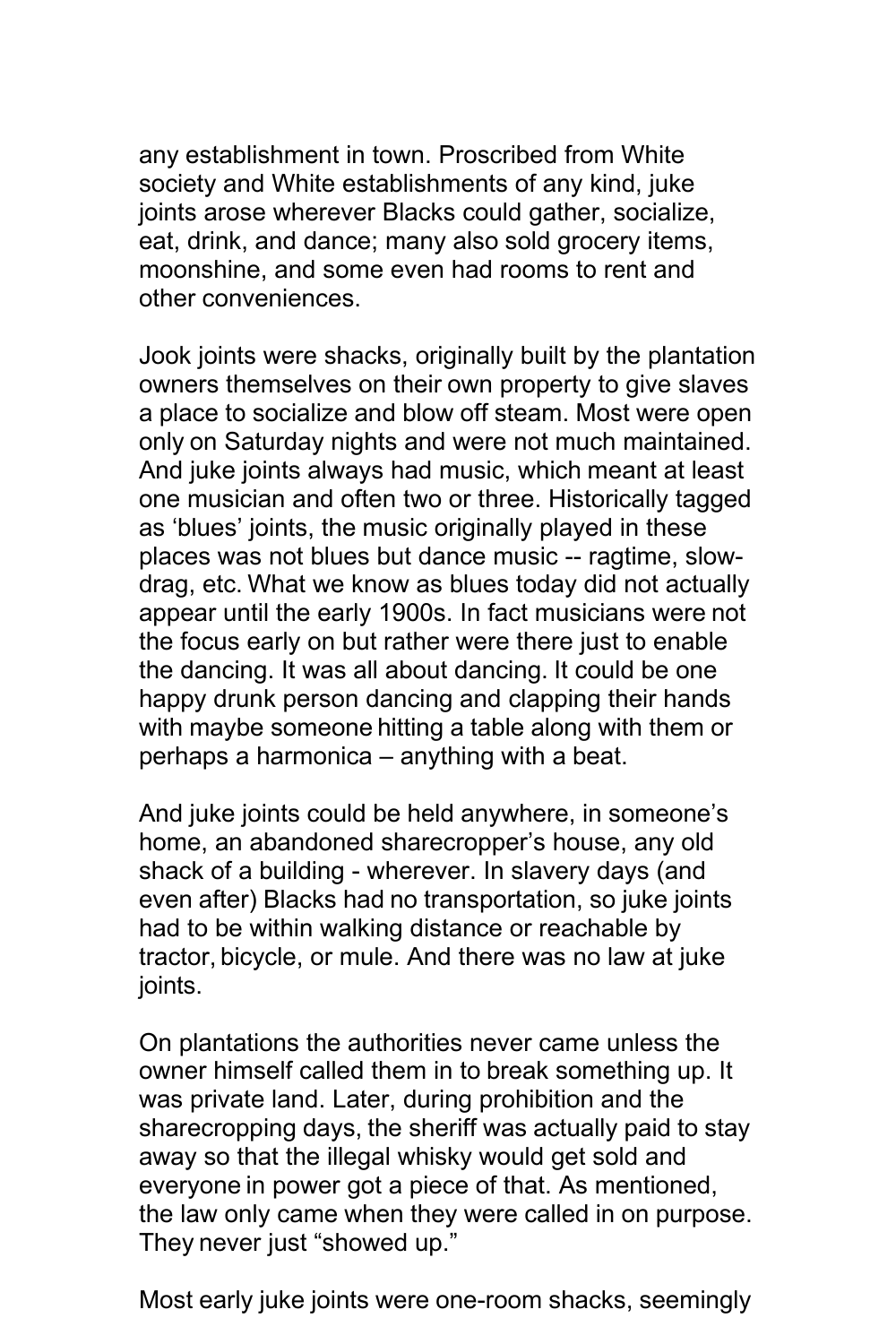always too small for those who filled them. And they were not open the rest of the week, just Saturday nights, so they didn't get but minimum upkeep and they weren't much at all, just some kind of roof, four walls, and a dirt floor.

I did not grow up down south and I am not African American, but as a musician I have played in plenty of bars both Black and White. In fact, I have played more often in Black bars than White ones. And so, what I write here is with great respect for the African American culture here in America that essentially gave Americans our favorite music -- blues, jazz, R&B, and so on.

Older Blacks liked the kind of blues our band played – Chicago-style blues. I never knew the Deep South juke joints, but I am sure that most any small bar on a hot summer night after a long week will hit the same pitch, if only for an hour or two. As for the rough quality of juke joints, I have seen knives, guns, clubs, whatever, and actually witnessed one fight (hiding behind our amplifiers) that it took nine police cars to break up.

A juke joint was often an open shack in the back yard with a tin roof. It didn't take much of a place to draw a crowd. People were looking for somewhere to go and any excuse for a place would do. If you have ever found it hard to wait until Friday night when you got off work to visit 'the scene' at some local bar, imagine if that one Saturday night a week was your only chance to let it rip and socialize AND that there were no other opportunities for you than hard work the rest of your entire life aside from singing in church Sundays. That was the case for African Americans before emancipation. Consider that.

I am reminded of the poem "Black on a Saturday Night" by Rita Dove of which this is an excerpt:

"… and an attitude will get you nowhere fast so might as well keep dancing, dancing till tomorrow gives up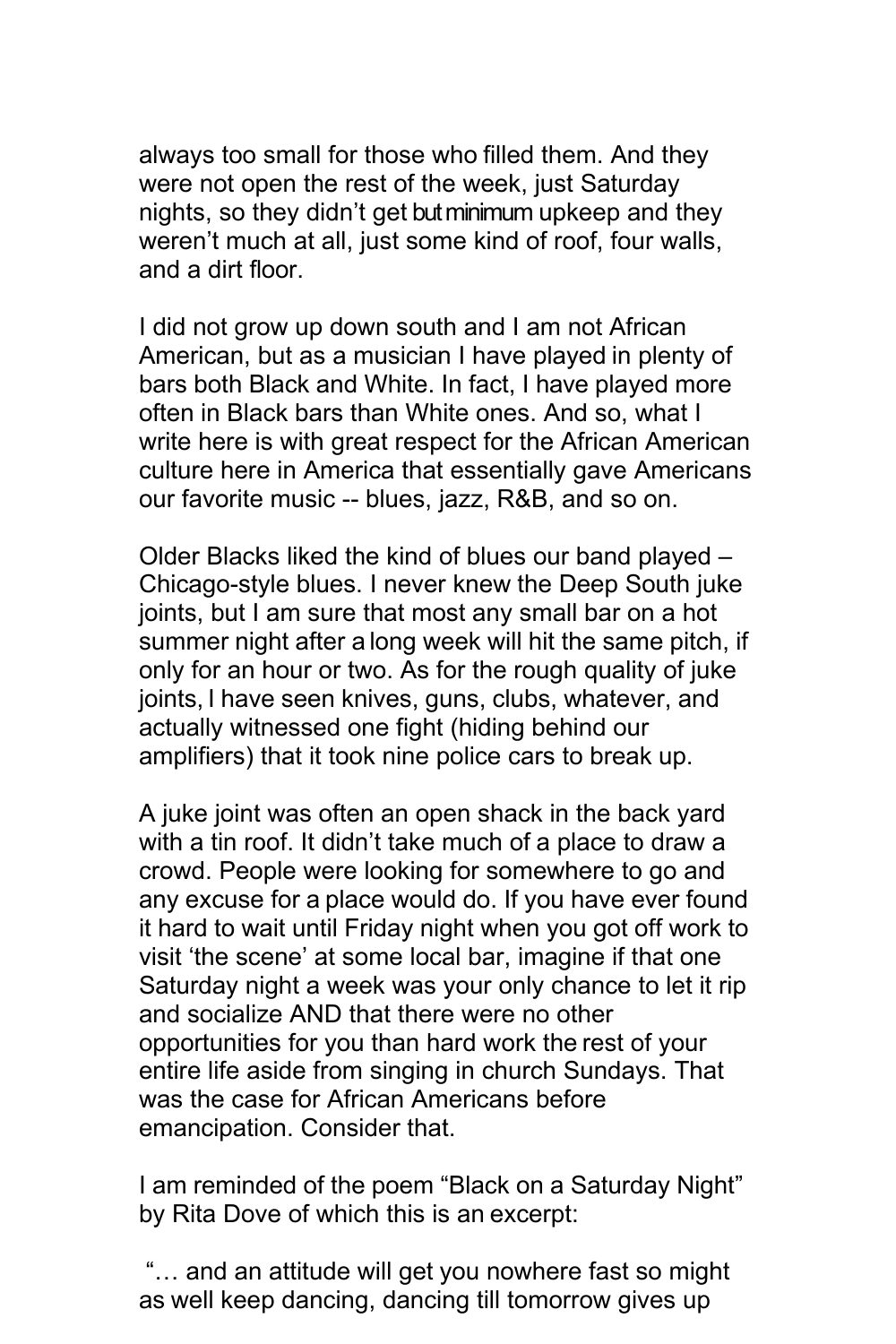with a shout, 'cause there is only Saturday night, and we are in it - Black as Black can, Black as Black does, not a concept nor a percentage but a natural law."

To repeat, we all can identify with a wish to socialize, especially after a difficult work week. Just imagine if that Saturday night once a week was your only chance to do anything other than what you were told to do AND for your entire life this would be the case. That Saturday night and the following Sunday church service would take on a whole different meaning. And history records that Blacks that could sing or play music were more valued on plantations than ones that could not.

## **African-American Music**

I find it interesting to read comments about the innate musicality of African Americans. I don't question that musicality. What I question is the myopic view that manages to ignore two-hundred years of slavery when Blacks were basically restricted to one night of social gathering (and Sunday church service) and what that might actually mean in their history.

What seems forgotten here (once again) is the whole specter of slavery and what it infers, so I am asking readers to please think about this for a moment. And I am going to repeat some of what I presented earlier.

You are twenty-five years old, young, bright, full of promise, and a slave to some owner of 'you'. While you have your whole life before you, in the slave's case, that life is already mapped out in terms of the possible. You work at what you are told from morning until night and what is left?

Perhaps you have Sundays off and maybe something like a Saturday night. That's it. You don't have college, schooling, or even trade school. You have no hope of seeing the world or even this country because you are not free to travel anywhere. You are not free. You are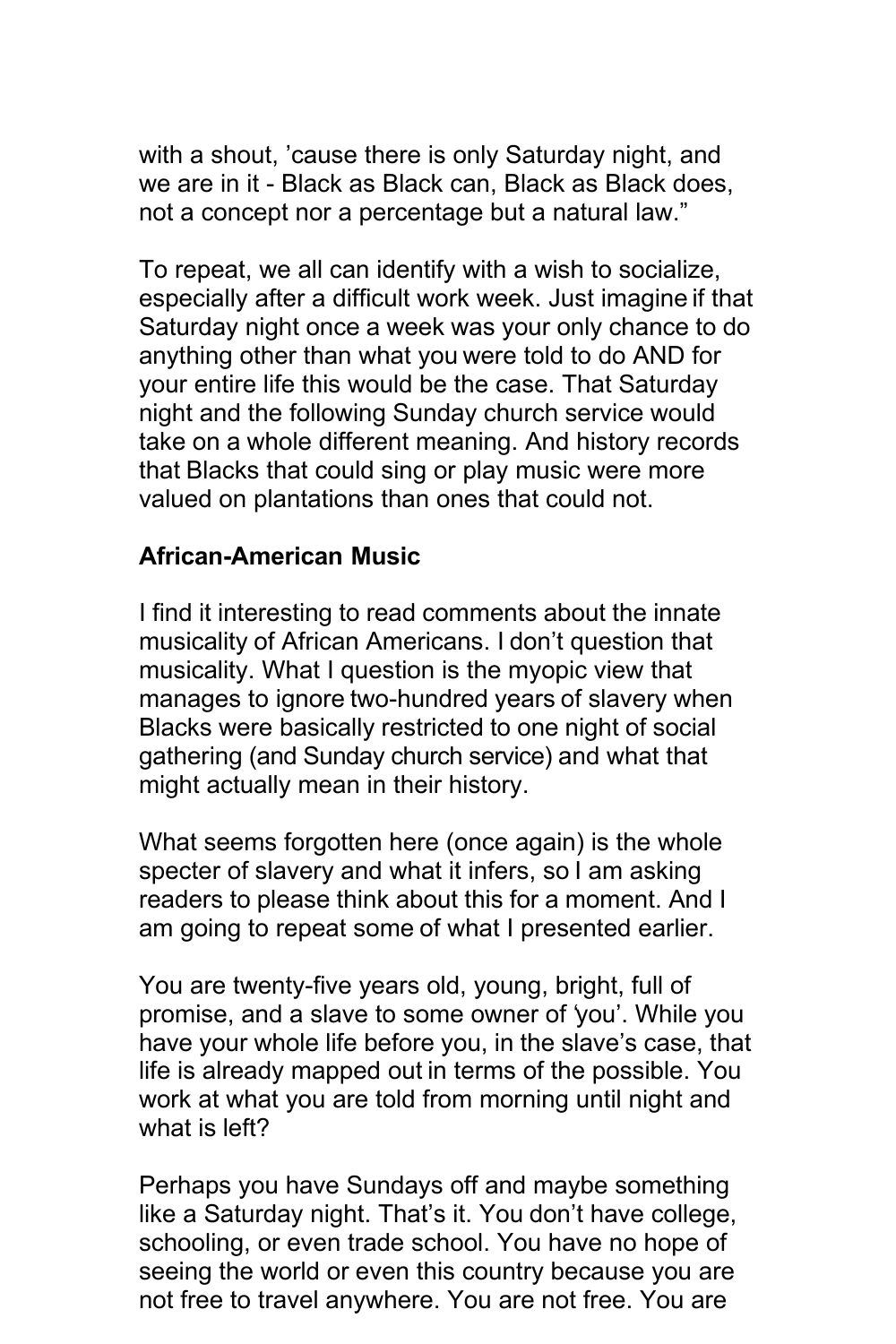somebody's slave. And depending on how far back we go, you can't even read and write, and your owner likes it that way.

I spent a good part of my young adult life studying Black music, so I know full well Blacks are great musicians. Wouldn't you be too if your parents and their parents before them had nothing to look forward to but Saturday night music and Sunday-morning services? Instead of a myriad of possibilities and choices you had no choice and two possibilities. The only social outlet you had each week was perhaps getting together with your own kind on Saturday nights and singing the Gospel in church Sunday mornings. Music and dance were one of the few outlets open to Black Americans and to their forbearers. Everything else was scripted. No wonder Blacks know music and dance! It didn't all come from Africa my friends.

## **Song and Dance**

My point is that aside from any traditional culture carried over from Africa centuries ago, plantation life (slavery life) left only a few opportunities for free time; music and dance were often the only social outlets open to slaves and then only at certain times. Life as a slave in America gave African Americans generations of training in music and dance in addition to whatever culture they actually brought with them from Africa. Think about it as I will reiterate.

You are young, hopeful, energetic, and you have zero plans that involve freedom on your part. Your whole life is already entirely scripted, leaving only Sunday church service and perhaps a Saturday night at a juke joint open to you. No wonder Black Gospel music is so powerful. And no wonder blues music is so powerful. These were the only outlets open to many Black Americans for generations – Saturday nights and Sunday mornings. The rest of the time they were slaves! And the transition from slavery to tenant farming did not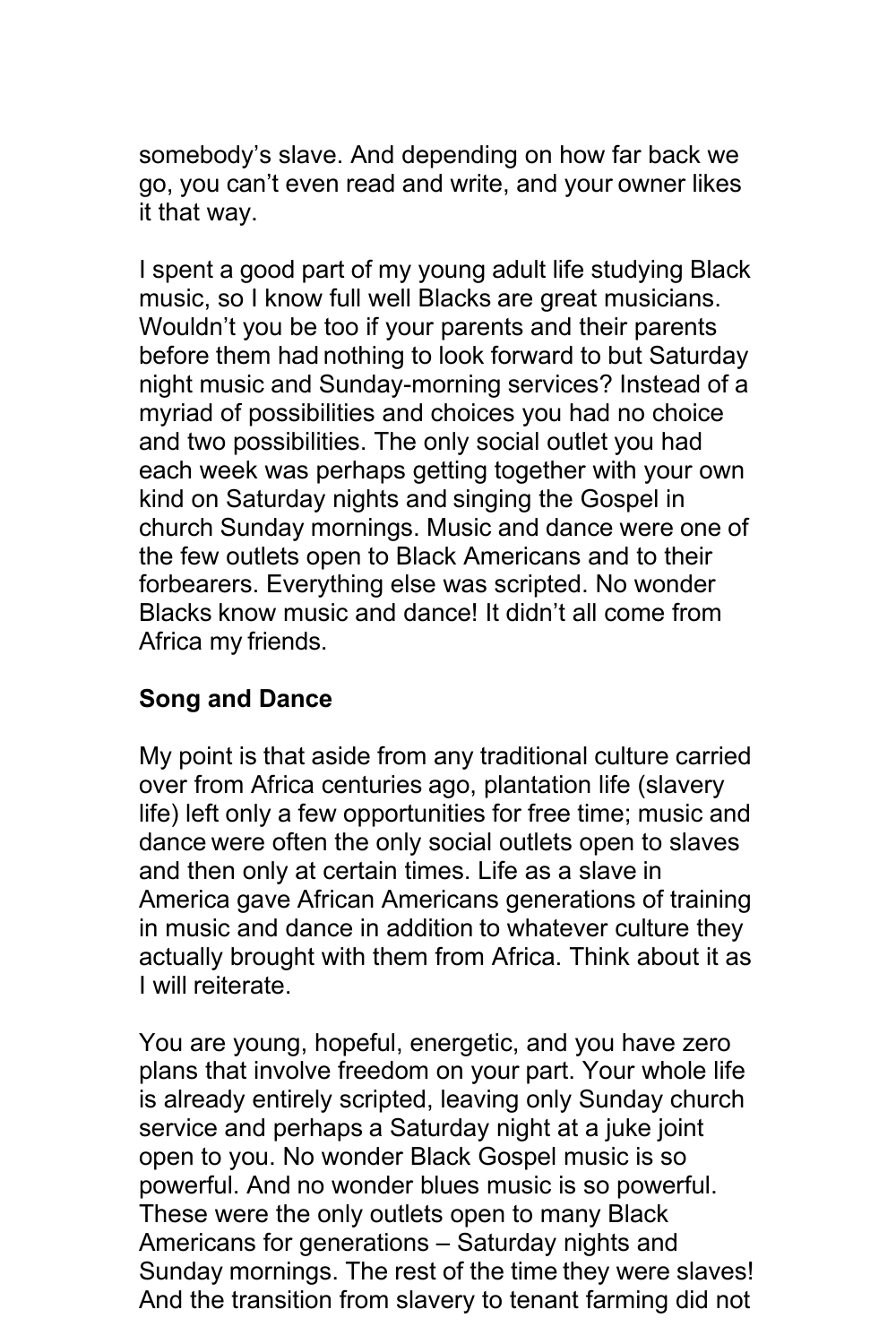change things much for most Blacks. In fact, as often as not the Black tenant farmer ended up owing the plantation owner money at the end of the year – another form of slavery.

There was one break each week. Work stopped for most Blacks in the slavery (and tenant) years sometime Saturday afternoon and that is when barbecues and social getting-together began. By Saturday night workers were headed for the juke joints on foot, by tractor, and by mule. Early on the juke joints were right on the plantation itself and Black workers would even drive the plantation tractor right to the juke joint with the understanding that as long it was on the plantation, they could use the tractor.

I am not going to go into extreme detail on juke joints and what happened there. That has been covered elsewhere but suffice it to say that these places were where the work-week steam was let off, and the later the night got, the more out of control these joints could become. It is said that after 11 PM, anything could happen and usually did, everything from bar fights to shootings and knife fights.

My main point is that these Saturday night juke joints were the focus of music, dancing, and celebrating. This is where the blues were born and grew up. This is where dancing was permitted, and drinking took place. This was your one night out. And (as mentioned) the law never went to juke joints unless it was called in. That was understood by all. So, there was the juke joints music and dancing Saturday night and the gospel singing in church Sunday morning. That was it.

I have pointed out that juke joints or Barrelhouses as they were also called originally were set up on plantations as a place for Blacks to socialize on their one night off, which was Saturday. Later on, after the emancipation, when tenant farming had replaced slavery, Blacks were not allowed at bars and saloons in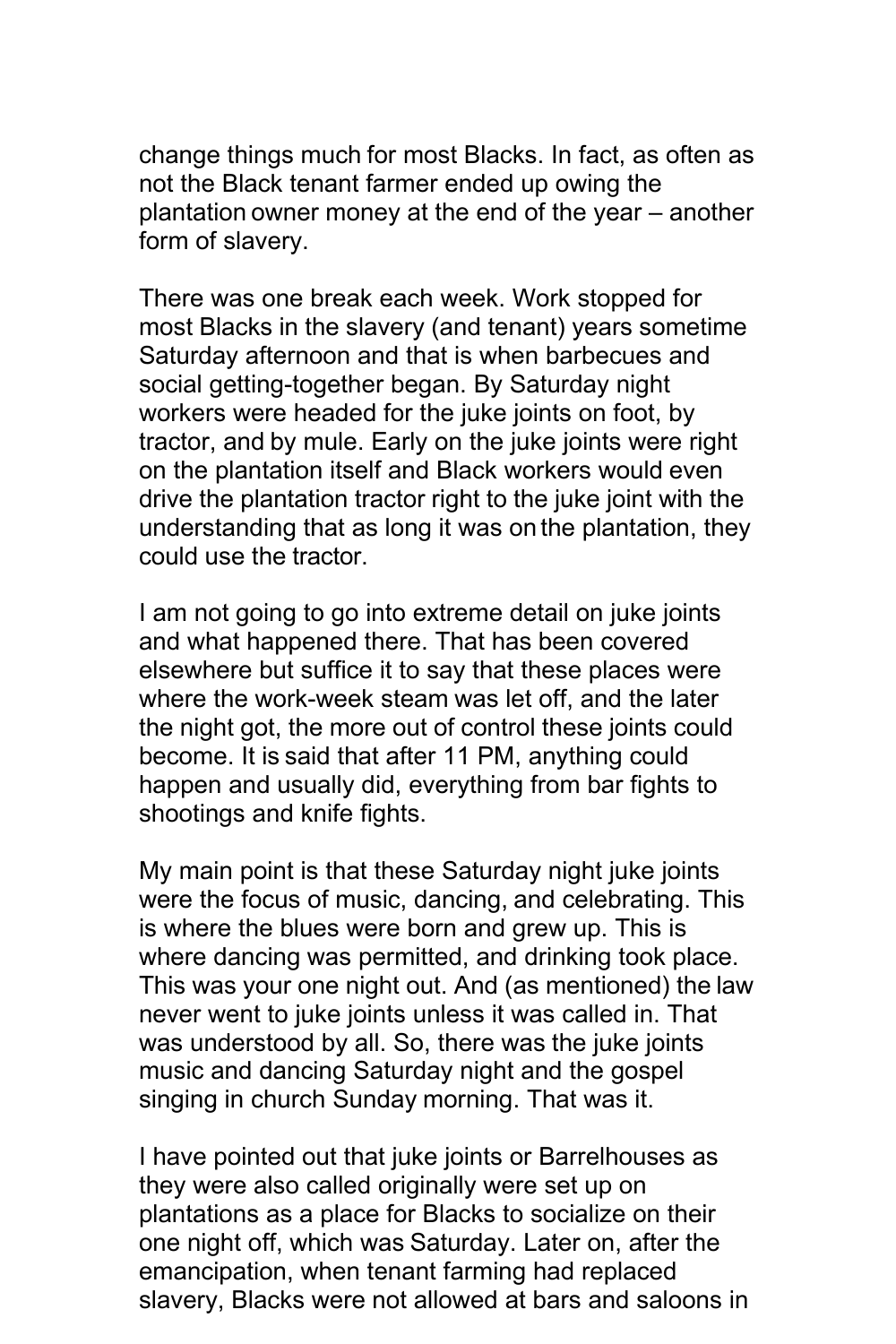town, so juke joints sprang up just outside of town at crossroads or wherever it was convenient. These joints were often hardly anything at all except a place to meet, drink, gamble, and dance. They were essentially shacks hastily thrown together and often with not enough room for but a few to dance - jammed.

It is true that juke joints were later moved into town, urbanized by Whites in the south, and called "Honky Tonks." But the original juke joints were hardly any kind of building at all, with no running water, and so on – just a roof and some side walls. That's it. But juke joints were where everything exciting happened socially for Black Americans way back then.

So, when we say that blues music and blues musicians were popular with Blacks, understand that it means a lot more than just 'popular'. The juke joint scene was all the freedom there was to let off steam and have a good time. Period. That and Sunday morning church service and gospel singing.

The main point here is not to just describe the juke joint scene but to highlight that the skill of Black Americans in music, blues and jazz, in dancing and having a good time, did not only come from Africa. It had generations of extreme focus right here in this country to hone those skills into a veritable lineage. And those who believe that the emancipation changed all that had better get out their history books because tenant farming changed things very little at first and often made things even worse. In slavery, African Americans had nothing to lose because they had nothing. As mentioned, with tenant farming they most often went into debt to the plantation owners on top of struggling to make a living.

If your whole life was work unending until you died and that one Saturday night a week of celebration followed by Sunday church were your only social outlets, what would that mean to you? How important would that music be and the musicians that played it? That is my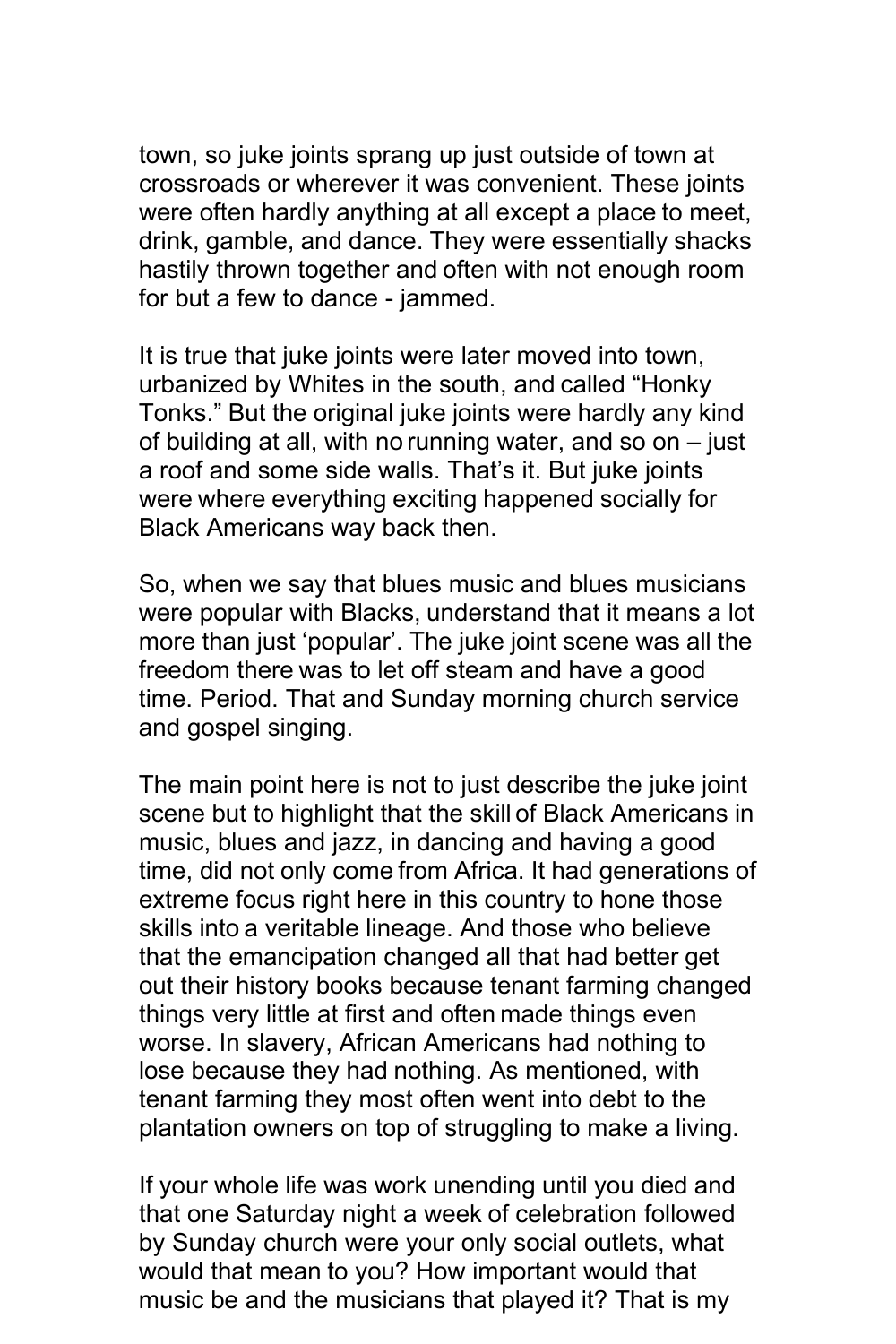question and also my point.

If Blacks are master singers, musicians, dancers, and entertainers it is not just because they brought these skills from Africa. African Americans have had 200 years to refine these skills. It's no wonder that some say that White Americans can't dance and Blacks can. And it is no wonder that popular music (especially jazz and rock 'n roll) in America finds its roots in the blues.

And it is not only about dancing and playing music; it is about having a good time in the midst of whatever your situation is, about letting go and grabbing time to celebrate in the moment – being here now. There is wisdom here.

And it's all right there, embedded in the music. You can hear it. Growing up I could hear the wisdom in the blues music, and it pulled me to it. The music of Pat Boone didn't grab me that way but Muddy Waters and Howlin' Wolf did. There was something in the music that spoke to me beyond the sounds. These blues musicians knew something that I knew little of and I hungered for that kind of knowledge, and it was not just the sound of poverty or deprivation.

Later, when I had an opportunity to interview scores of the greatest blues musicians, I got to know these players often on an eyeball-to-eyeball basis. What I heard in the music was backed up by the persons they were. Blues greats like Big Momma Thornton, Arthur Big-Boy Crudup, and Howlin' Wolf were incredible beings that made others feel accepted and welcome.

They had wisdom and the life experience I did not have and that my teachers in school did not have. They had what I wanted to learn, and I yearned for it. I more or less studied rural folk music, blues, and jazz, from the late 1950s until around 1971. And it was an inspiration.

In the early 1970s, I found the Tibetan Buddhists, who